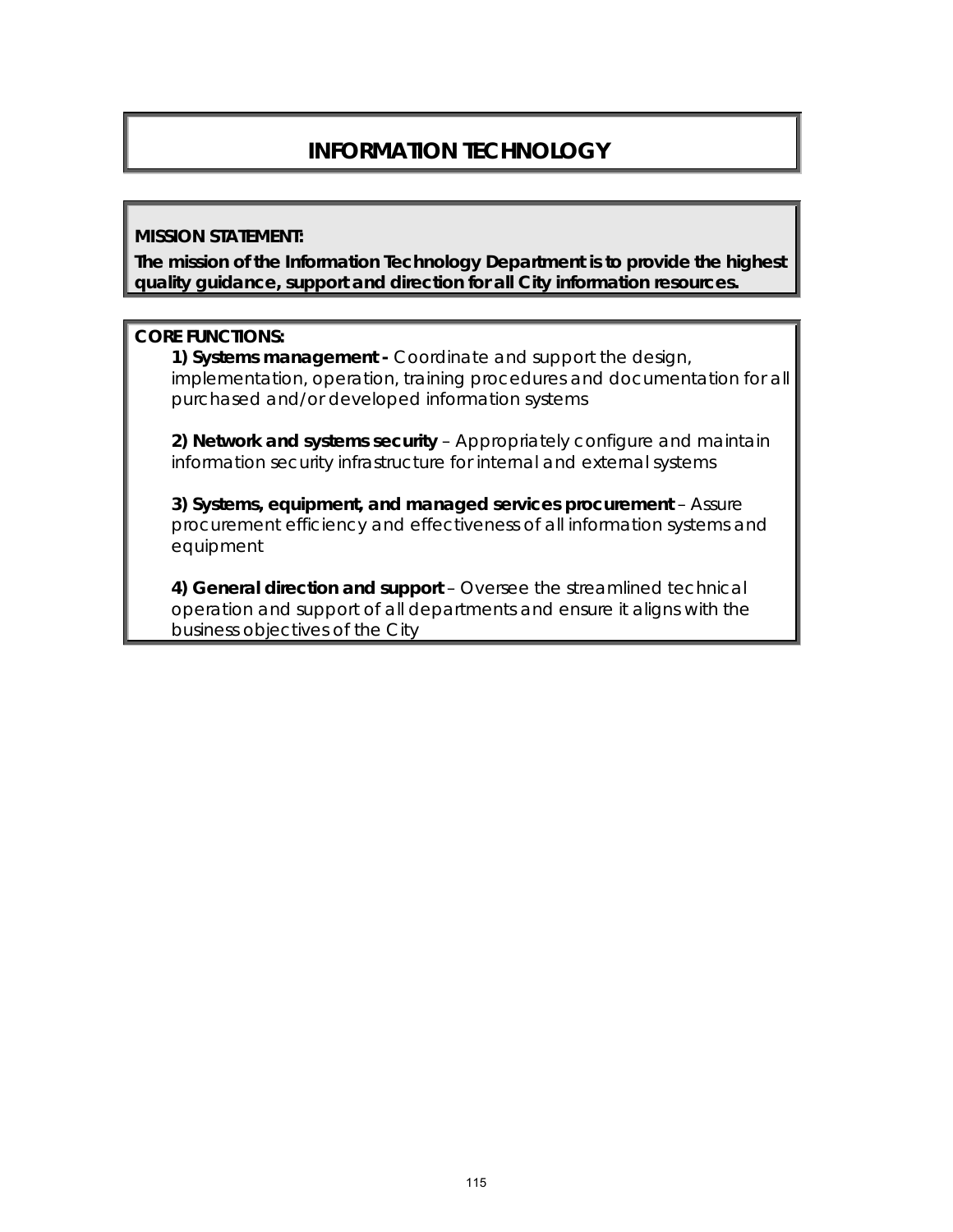# **2013-2014 WORK PLAN**

#### **CORE FUNCTION: #1 Systems management**

#### **Action:**

- Serve the City's business functions such as Finance, Human Resources, Utility Billing and Municipal Court
- Manage and access the City's data such as data base management, data storage, and backup and recovery
- Enable integration across all systems, including voice and email integration, citizen access interfaces, and communications
- Analyze, optimize and refine systems in response to changing business and/or technological conditions
- Assure that critical business operations that serve the staff and public are as current and problem-free as possible

#### **Activity Measurement:**

- Refine and enhance the Finance, Human Resources and Utility Billing Eden Software System quarterly
- Improve and enrich the City's cashiering and recreation systems annually
- Modify and heighten City's document imaging system, call management systems, GIS systems and other applications annually
- Implement vendor supplied changes to related backup management, server management, internet access management weekly
- Assure system integrity and integration daily

#### **Meets City Council's Premier Statements:**

Cedar Hill has Distinctive Character. Cedar Hill has Strong and Diverse Economy.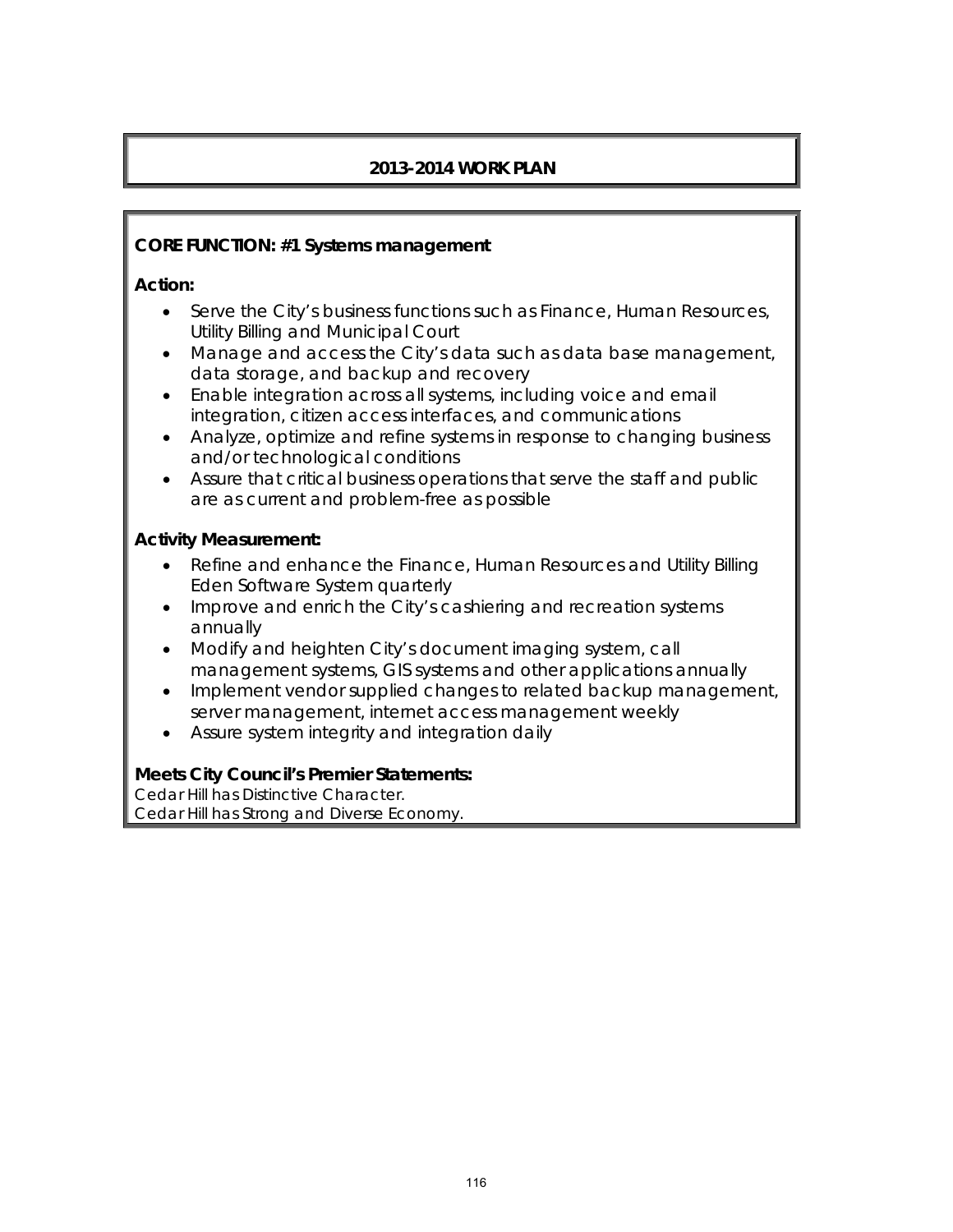# **CORE FUNCTION: #2 Network and systems security**

#### **Action:**

- Secure the internal data and telephone network
- Protect all external links to and from the City's network
- Expand the City's Information Security Plan, including the Business Continuity Plan
- Increase security awareness and protection of sensitive information
- Assess Technology for citywide security matters

## **Activity Measurement:**

- Analyze the Comprehensive Security Assessment for compliance annually
- Revise the City's Security Plan, which includes the Business Continuity Plan, the backup strategy and plan, the server maintenance plan, the network protection plan, and test critical aspects of the plan annually
- Examine the Computer Security Sections of the Personnel Policy Manual annually
- Evaluate network security issues, such as intrusions and access violations, daily
- Review email security issues, such as spams and viruses, daily
- Observe internet access speed daily
- Monitor internet access content continuously
- Renew all security certificates annually
- Implement security systems changes continually to protect the City's systems from external and internal damage from attacks such as viruses, intrusion and spam

# **Meets City Council's Premier Statements:**

Cedar Hill has Distinctive Character. Cedar Hill is Safe. Cedar Hill is Clean. Cedar Hill has Strong and Diverse Economy.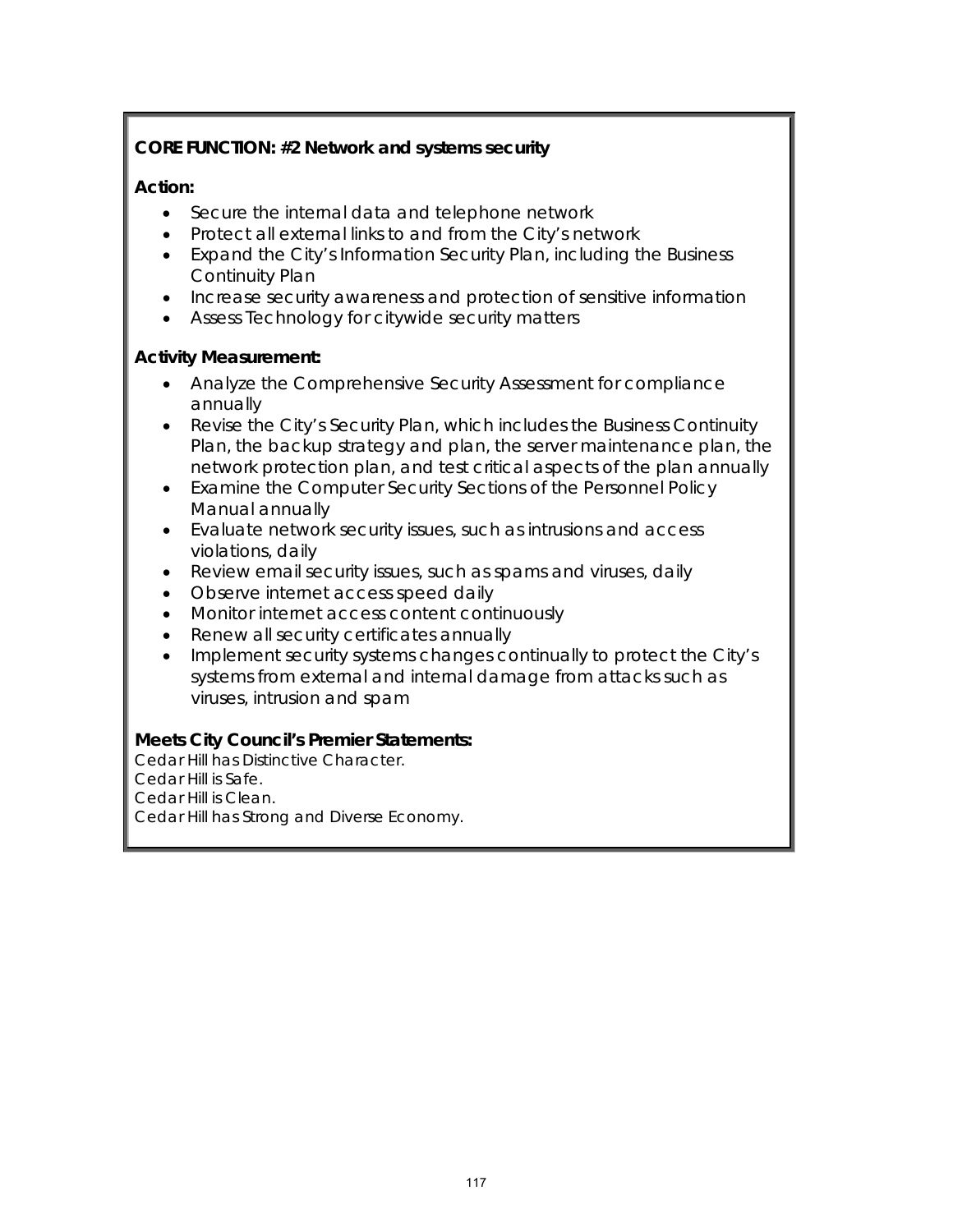# **CORE FUNCTION: #3 Systems, equipment and managed services procurement**

# **Action:**

- Establish prerequisites for all new or modified systems and equipment
- Coordinate solicitation of vendor documentation and responses
- Manage changes to City's information systems and equipment with vendor personnel
- Recommend purchase options for all information systems and equipment acquired by the City
- Supervise contracted and managed services activities
- Carry out the City's computer replacement program
- Select vendors or service providers that provide the best value for the City, consistent with state law and defined user requirements

## **Activity Measurement:**

- Use industry standards for soliciting and documenting all system requirements
- Research all available sources, especially including Texas Department of Information Resources qualified vendors, for determining eligible sources of information systems and equipment
- Notify all identified potential vendors or service providers required by law for bid or offer opportunities in the most efficient manner
- Replace servers, and major network components on a five-year replacement program
- Replace microcomputers and laptops on an as needed basis.

# **Meets City Council's Premier Statements:**

Cedar Hill has Distinctive Character. Cedar Hill has Strong and Diverse Economy.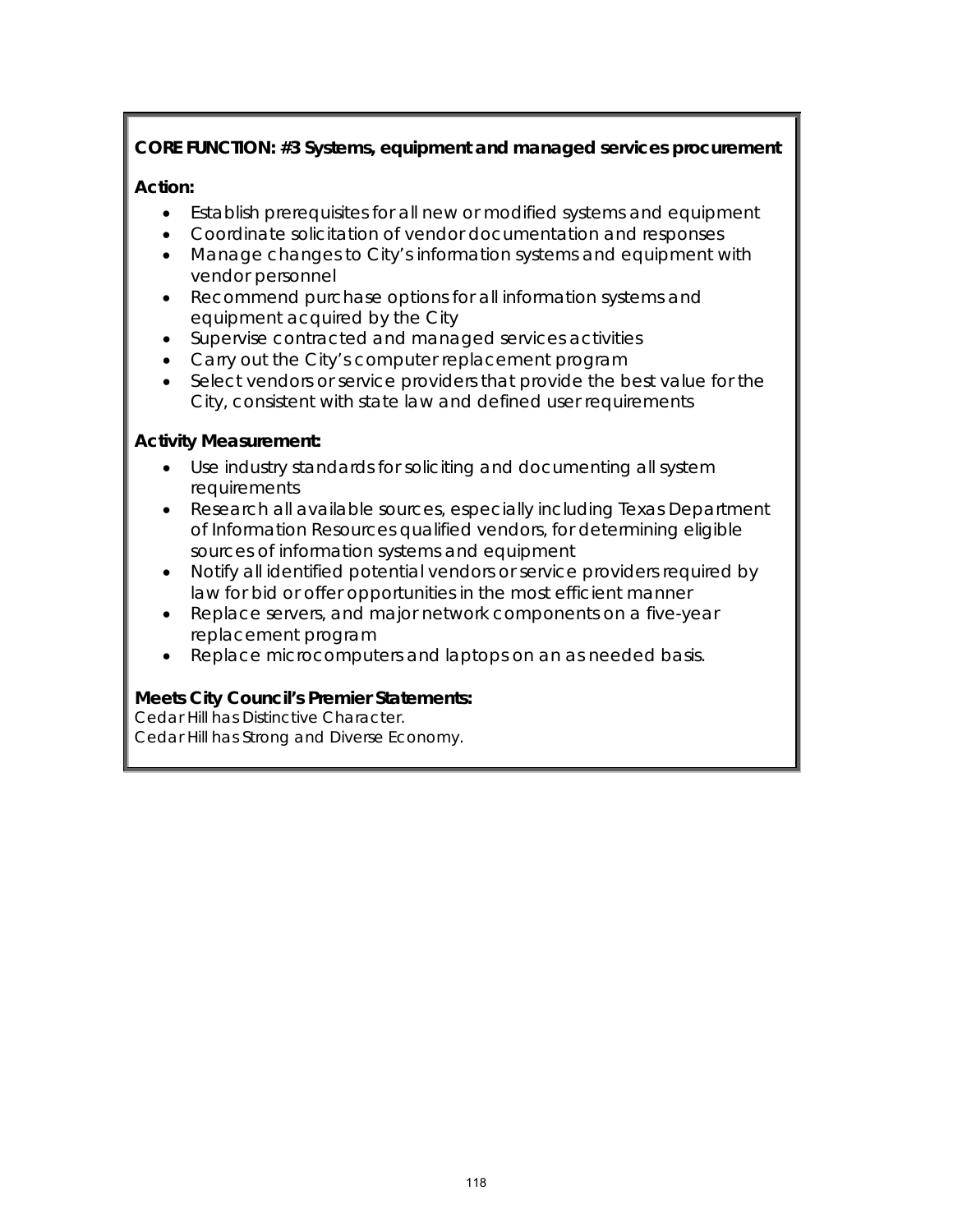# **CORE FUNCTION: #4 General Direction and Support**

## **Action:**

- Advise senior management on Information Technology issues
- Identify training and developmental requirements and opportunities
- Manage inventories of all systems and equipment in service
- Offer support for all users of City Information Technology, including employees, citizens and the general public
- Provide technical training to employees
- Prepare and implement a technology plan for the City's technology base
- Evaluate cost-effective IT training opportunities

## **Activity Measurement:**

- Inventory citywide IT resources annually
- Meet with directors and managers to assess status of installed systems and equipment and to forecast future requirements semi-annually
- Coordinate organizational or departmental reviews of existing or new computer systems quarterly
- Fulfill Technology Plan and update annually

# **Meets City Council's Premier Statements:**

Cedar Hill has Distinctive Character. Cedar Hill has Texas Schools of Choice. Cedar Hill has strong and Diverse Economy.